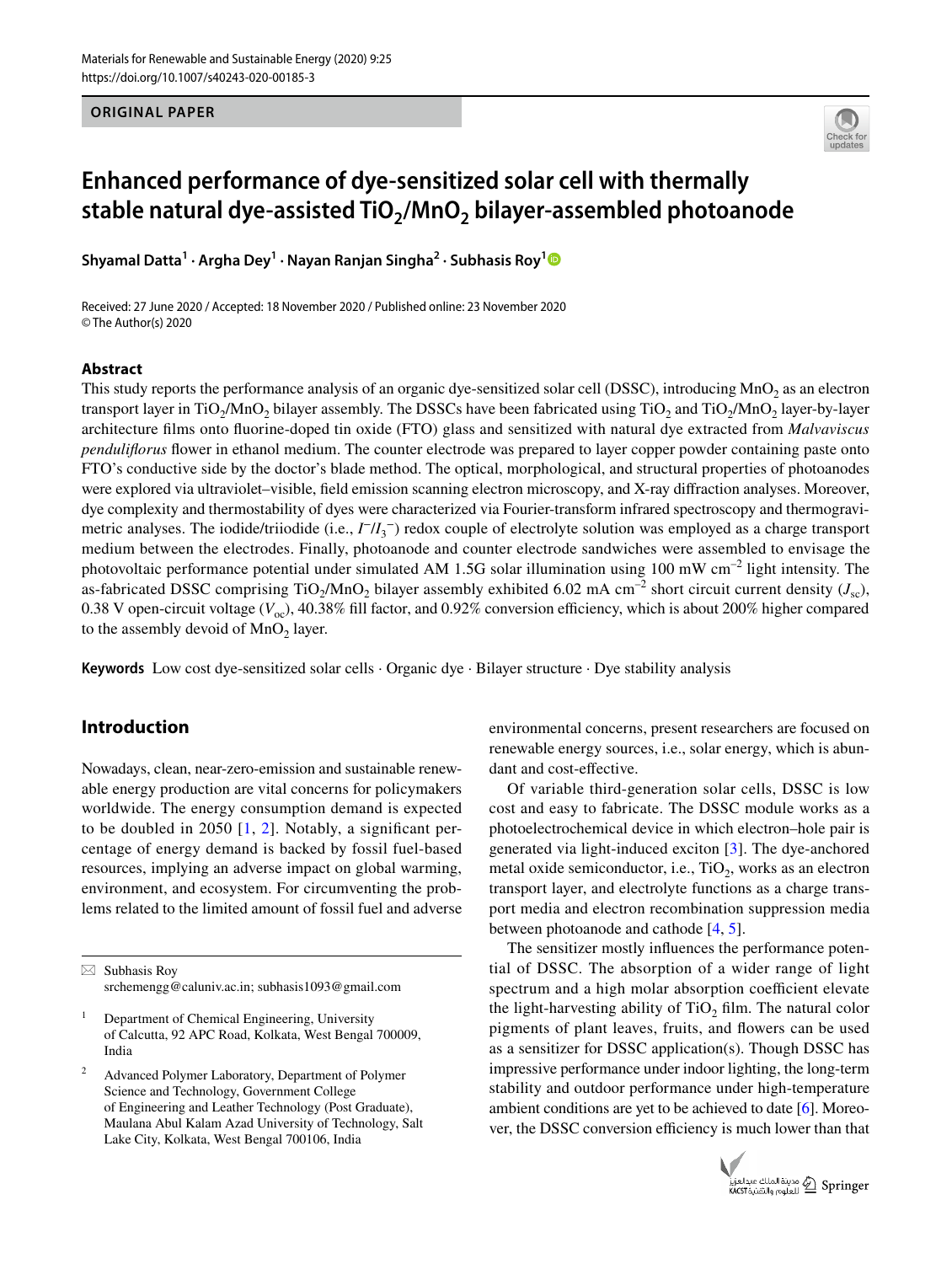of the commercially available silicon-based solar cells. The chlorophyll extract from various leaves has been used as a natural sensitizer in DSSC.

Moreover, in DSSC, red/purple pigment in various leaves/ flowers has been used as a sensitizer [[7\]](#page-9-6). Notably, an abundantly available organic dye is easily extracted from flowers and leaves, mainly responsible for light absorption in DSSC. It is expected that the dye should absorb ultraviolet–visible (UV–Vis) and near-infrared (NIR) regions of the light spectrum. The hydrophobic organic dye is selected for long-term stability. Hydrophobic dye reduces the possibility of direct contact among photoanode and liquid electrolyte, retarding water-induced dye degradation for the cell's longterm stability [\[8](#page-9-7), [9\]](#page-9-8). The natural color pigments originated from organic dyes impart an anthocyanins group present in the different parts (e.g., flower, leaves) of the plant  $[10-12]$  $[10-12]$ . Red pigment-containing flower *Hibiscus rosa*-sinensis possessing a higher concentration of anthocyanins group is used for a natural dye-sensitized solar cell [[13](#page-9-11), [14](#page-9-12)]. In fact, *Malvaviscus penduliflorus* flower is closely related to the Hibiscus family. However, potential research based on *M. penduliflorus* flower -extracted dye in DSSC is still lacking. The broader absorption of *Hibiscus*-extracted dye within 400–500 nm can further be enhanced using either concentrated dye solution or operating the sensitization process at elevated temperature [\[15](#page-9-13)[–17](#page-9-14)]. The absorption defect of the *M. penduliflorus* flower-extracted dye starts from 550 nm onward [[18](#page-9-15)]. The performance of the DSSC can be compensated introducing a scattering layer or interfacial modification in the photoanode and concomitantly improves the broader spectrum wavelength range of light absorption to make it suitable for outdoor application(s)  $[19, 20]$  $[19, 20]$  $[19, 20]$  $[19, 20]$ . The front side and back side illumination for photovoltaic devices originate from the cost-effective perspective, as the higher percentage of the incident solar spectrum can be harvested without altering the cell area. The light-harvesting property, along with the back side illumination, of the device can be enhanced by integrating porous scattering sensitized film, i.e., mesoporous  $TiO<sub>2</sub>$ , with a semi-transparent counter electrode. TiO<sub>2</sub> has a wide bandgap of around  $3.2$  eV and is used widely in DSSC photoanode fabrication [\[21\]](#page-10-0). The tuning of optical and electrical properties and device performance enhancement is possible via suitable semiconductor material doping in the layered architecture [\[22](#page-10-1), [23](#page-10-2)]. In this regard, semiconductor and bilayer assembly with  $MnO_2/TiO_2$  can be employed for DSSC application(s).

Moreover, the bandgap of  $MnO<sub>2</sub>$  around 2.57 eV makes it an ideal material for  $MnO_2/TiO_2$  bilayer photoanode fabrication [[24](#page-10-3)]. In DSSC fabrication, most of the research works use expensive platinum as a counter electrode, limiting the employability toward large-scale production. Thus, less expensive copper as a counter electrode is expected to facilitate the large-scale industrial application(s). This research's



main objective is to elevate the output performance of costfriendly DSSC by incorporating bilayer  $TiO_2/MnO_2$  in the working electrode. Moreover, the present work aims to draw attractive attention toward cost effective DSSC fabrication. Accordingly, an attempt was made to extract the dye, i.e., sensitizer, from natural origin, i.e., *Malvaviscus penduliflo*rus flower layer-by-layer architecture of TiO<sub>2</sub>/MnO<sub>2</sub> toward the fabrication of photoelectrode for cost-friendly DSSC fabrication/ application.

# **Experimental details**

## **Materials and chemicals**

All the chemicals were purchased from commercial sources and used without purification. Natural dye was extracted from *Malvaviscus penduliflorus* flower using ethanol. Fluorine-doped tin oxide (FTO) glass substrate of 12–15  $\Omega$  sq<sup>-1</sup> surface resistivity and 2.3 mm thickness purchased from Pilkington (India) was used as a conductive surface in the working and counter electrodes. Scotch tape (25 μm mm thick, Solaronix) was used in the doctor's blade method to control the film's thickness.  $TiO<sub>2</sub>$  nanoparticle paste (Solaronix, 18 wt%) was used for thin film deposition on the working electrode. The polyvinyl alcohol dhesive was used as a binder for preparing MnO<sub>2</sub> powder paste and copper powder paste. MnO<sub>2</sub> powder (Fisher Scientific, India) was used for bilayer assembly preparation in photoanode. Copper powder (Loba Chemie, India) was used to prepare a counter electrode with copper paste. Potassium iodide and iodine were used to prepare the iodide/ triiodide electrolyte solution and acted as a charge transport media between the two electrodes. Paraffin spacer (50 μm thick, Merck, Germany) was used as a sealant and separation layer between the two electrodes during device assembling.

#### **Cleaning of glass substrates**

FTO glass substrates were appropriately cleaned with distilled water, followed by ethanol in an ultrasonic bath for 10 min before the material deposition.

## **Fabrication of working electrode**

A scotch tape of 25 μm thickness was used to cover the cleaned FTO glass substrate's edges for making bottom contact. The thickness of  $TiO<sub>2</sub>$  and  $TiO<sub>2</sub>/MnO<sub>2</sub>$  bilayer photoanodes was controlled to approximately 25 μm and 50 μm, respectively. A transparent  $TiO<sub>2</sub>$  nanoparticle paste was layered on the FTO glass substrate's conductive side by the doctor blade method. The as-prepared TiO<sub>2</sub> film was dried in a hot air oven dryer at 70 °C for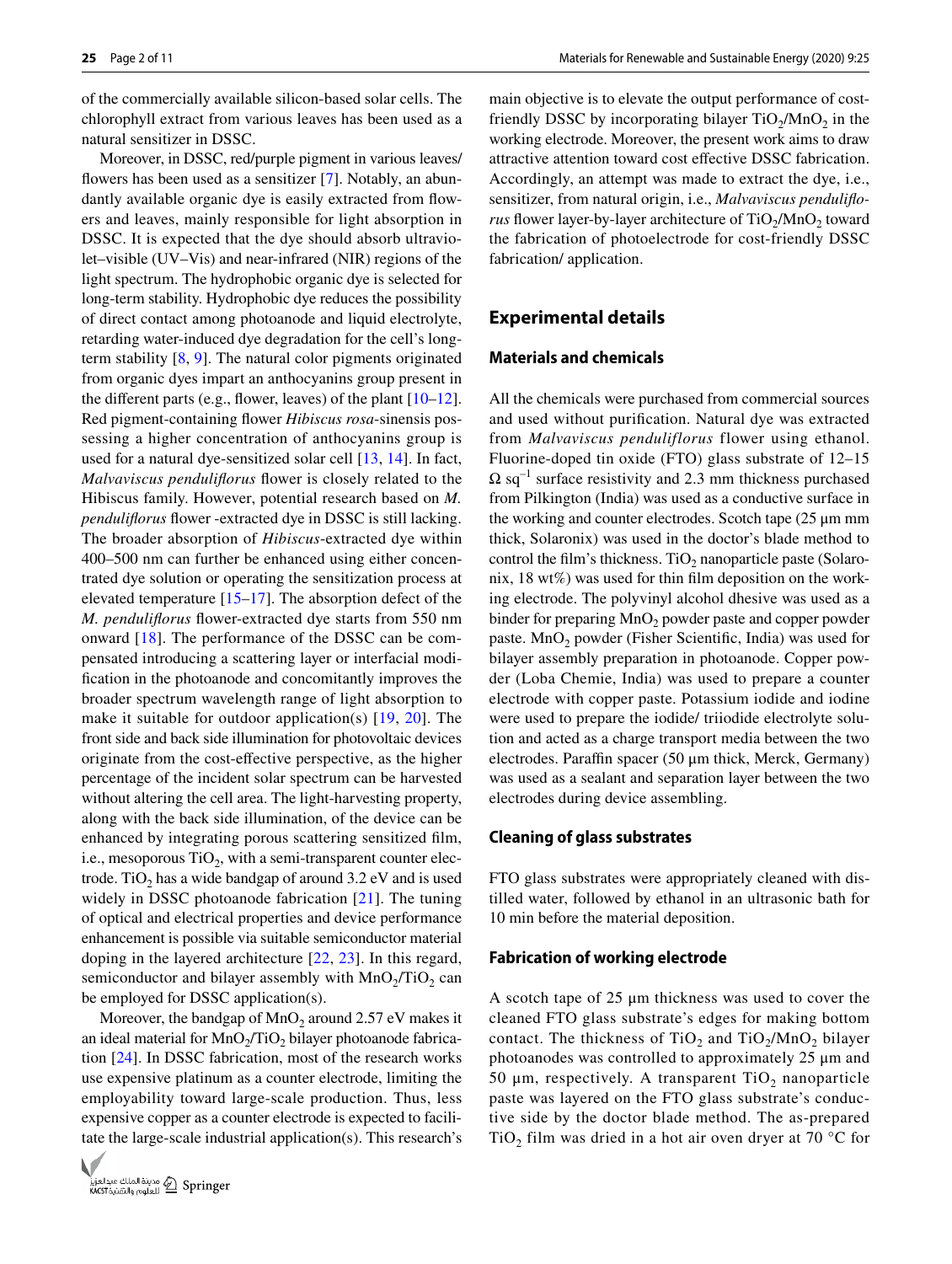approximately 15 min before  $MnO<sub>2</sub>$  layer deposition. After that,  $0.1$  g MnO<sub>2</sub> powder was mixed with 1 g adhesive to prepare a uniformly dispersed  $MnO<sub>2</sub>$  powder paste.  $MnO<sub>2</sub>$  paste was similarly deposited onto the TiO<sub>2</sub> layer, followed by drying at around 70 °C for 15 min. The layerby-layer architecture deposition method was employed for  $TiO_2/MnO_2$  bilayer assembly preparation. The thickness of the  $TiO_2$  and  $TiO_2/MnO_2$  bilayer photoanodes was maintained at 25 μm and 50 μm, respectively. Finally,  $TiO<sub>2</sub>$  and  $TiO<sub>2</sub>/MnO<sub>2</sub>$  bilayer structure samples were annealed in a furnace at 450 °C for 45 min to improve the deposited surface morphology and crystallinity material. The samples were cooled down slowly to avoid any surface defects or cracks before dipping the samples in a natural dye solution. These samples were immersed in a dye solution for 36 h and kept in a dark place at room temperature. The electrode samples were gently washed with distilled water to remove any unadsorbed excess dye and dried in a hot oven air dryer at 40 °C for 5 min.

# **Fabrication of the counter electrode**

Here, a cleaned FTO glass substrate was used for counter electrode fabrication. Scotch tape was used to cover the edges of the FTO glass, similar to working electrode preparation. 0.12 g copper powder was mixed with 1 g adhesive to prepare a uniformly dispersed copper powder paste. The as-prepared copper powder paste was deposited on the precleaned FTO glass's conductive side by the doctor blade method. Finally, the sample was placed in a furnace at around 200 °C for 1 h. Before removing the furnace sample, the copper-coated FTO counter electrode was cooled slowly to avoid any surface cracks on the thin film.

## **Preparation of natural dye solution**

Herein, 5 g of fresh *Malvaviscus penduliflorus* flower (Fig. [1a](#page-2-0)) was washed with distilled water and cleaned flower petals were cut into small pieces. After that, the flower petals in 100 ml ethanol were poured in a mixer and ground for 3 min. The process was repeated thrice for preparing a thick solution. Furthermore, the solution was



<span id="page-2-0"></span>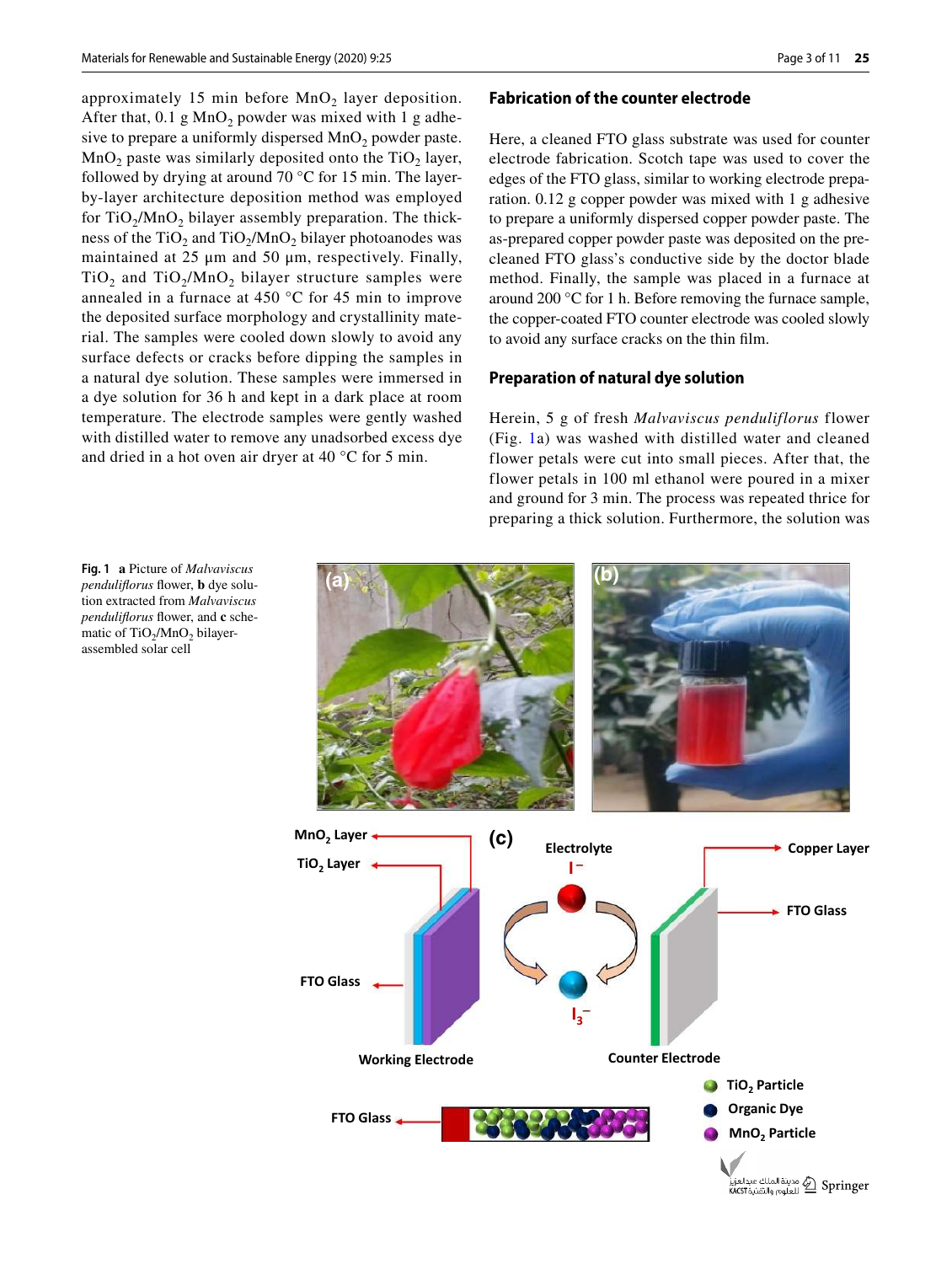stirred continuously in a magnetic stirrer for 2 h to get a uniformly dispersed solution (Fig. [1](#page-2-0)b). The solution was kept in a cold and dark place for 36 h before filtration. Finally, the filtrate dye solution was collected and the residue was filtered out. The as-prepared dye solution, i.e., sensitizer, was safely stored in a cold and dark place.

#### **Preparation of electrolyte**

Herein, 80 mg potassium iodide and 13 mg iodine were mixed with ethanol in a culture tube and placed under continuous stirring for 5 min. The electrolyte solution containing a culture tube was stored in a dark place.

# **DSSC device assembling**

The photoanodes and the copper-coated counter electrode were separated by a paraffin spacer and clamped together, keeping both the conducting surface facing each other (Fig. [1](#page-2-0)c). An electrolyte solution containing  $I^{-}/I_3^{-}$  was injected in the hollow spacer area between the working electrode and counter electrode before assembling. As the electrolyte solution spread over and covered the whole active area via capillary action, two binder clips were used to hold the sandwich-like assembly for further electrical characterization.

#### **Measurement and characterization**

The light absorption property of the dye solution, dyeadsorbed  $TiO<sub>2</sub>$ , and  $TiO<sub>2</sub>/MnO<sub>2</sub>$  bilayer assembly of photoanode was analyzed and recorded using a UV–Vis spectrophotometer (Hitachi Spectrophotometer, Japan). In dye solutions, functionalities and complex molecular bindings were studied within  $500-4000$  cm<sup>-1</sup> using Fourier transform infrared spectroscopy (PerkinElmer, USA). The nanostructure's surface topography on photoanode was investigated by field emission scanning electron microscopy (JEOL, Japan*).* The diffractogram was studied via XRD diffractometer (XPert PRO, USA) using a Cu $K_{\alpha}$  source (1.54 Å). 40 kV and 30 mA sources were used to measure 2*θ* within 10°-80° using nickel-filtered CuK<sub> $\alpha$ </sub> radiation. The temperature-induced degradation of the natural dye material was characterized by TGA (PerkinElmer, USA). The fabricated DSSC performance was analyzed using an AM 1.5 G sun simulator exhibiting irradiation of 100 mW  $\text{cm}^{-2}$  intensity of light (Compact 150WSolar Simulator, Zolix Instruments, China) using source meter (model: 2450, Keithley, USA).

# **Results and discussion**

## **UV–Vis analysis**

Figure [2](#page-3-0) envisages the absorption spectra of thin both films of natural dy-coated  $TiO_2/MnO_2$  bilayer assembly,



<span id="page-3-0"></span>**Fig. 2** a Optical absorption spectra of dye-coated  $TiO_2/MnO_2$  bilayer, dye-coated  $TiO_2$ , anatase  $TiO_2$ , and dye solution and **b** extrapolation of the Tauc plot for bandgap calculation

مدينة الملك عبدالعزيز<br>Kacsī مصر التقنية Springer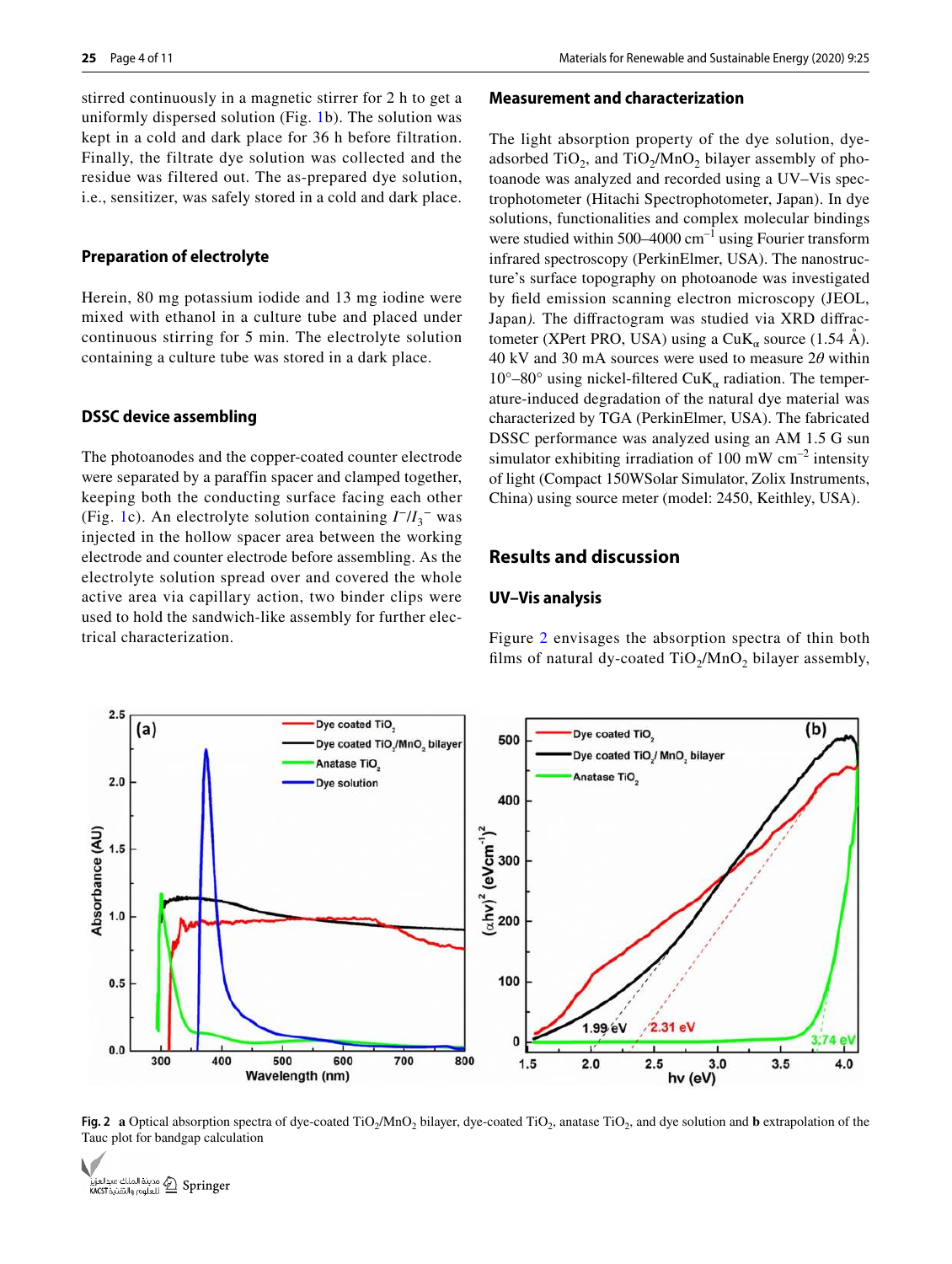dye-coated  $TiO<sub>2</sub>$ , anatase  $TiO<sub>2</sub>$ , and dye solution. Though absorption band edges of  $TiO<sub>2</sub>$  thin film and dye solution were observed at 300 nm and 375 nm, respectively, no significant peak was found for  $TiO_2/MnO_2$  bilayer assembly and dye-coated  $TiO_2$ . Interestingly,  $TiO_2/MnO_2$ bilayer assembly and dye-coated  $TiO<sub>2</sub>$  envisaged higher absorbance and long UV–Vis spectrum than the rest of the samples. From the Tauc plot, anatase  $TiO<sub>2</sub>$  envisaged a high bandgap of 3.74 eV, whereas dye-coated  $TiO<sub>2</sub>$  and  $TiO<sub>2</sub>/MnO<sub>2</sub>$  bilayer assembly presented 2.31 and 1.99 eV bandgaps, respectively. Thus, the photoanode fabricated with dye-coated  $TiO_2/MnO_2$  bilayer assembly elevated the absorption property throughout the longer UV–Vis spectrum via layer-by-layer photoanode architecture fabrication, suitable for solar cell application [[25](#page-10-4)].

## **FTIR analysis**

The Fourier-transform infrared spectroscopy (FTIR) peak at  $3418 \text{ cm}^{-1}$  was ascribed to the O–H *str*. of dye [[26](#page-10-5)]. Moreover, peaks at 2925 and 2864  $cm^{-1}$  were related to the C–H str. of  $-CH_2$ – and  $-CH_3$  functionalities, respectively [[27\]](#page-10-6). The  $-C \equiv N$ , C–N and N–H *str*. of amide,  $-CH_3$ , and –O–C≡N functionalities in dye were confirmed from peaks at 2088, 1633, 1385, and 1085 cm−1, respectively [[28](#page-10-7), [29](#page-10-8)]. In ETOH, the change in C–O str' intensity was substantiated via slight displacement of the peak from 1094 to  $1085 \text{ cm}^{-1}$ in ethanol–dye solution (see Fig. [3](#page-4-0)).

## **FESEM analysis**

Field emission scanning electron microscopy (FESEM) images envisaged uniform particle size distribution of



<span id="page-4-0"></span>**Fig. 3** FTIR spectra of 99.9% ethanol and *Malvaviscus penduliflorus* flower-extracted dye in ethanol solution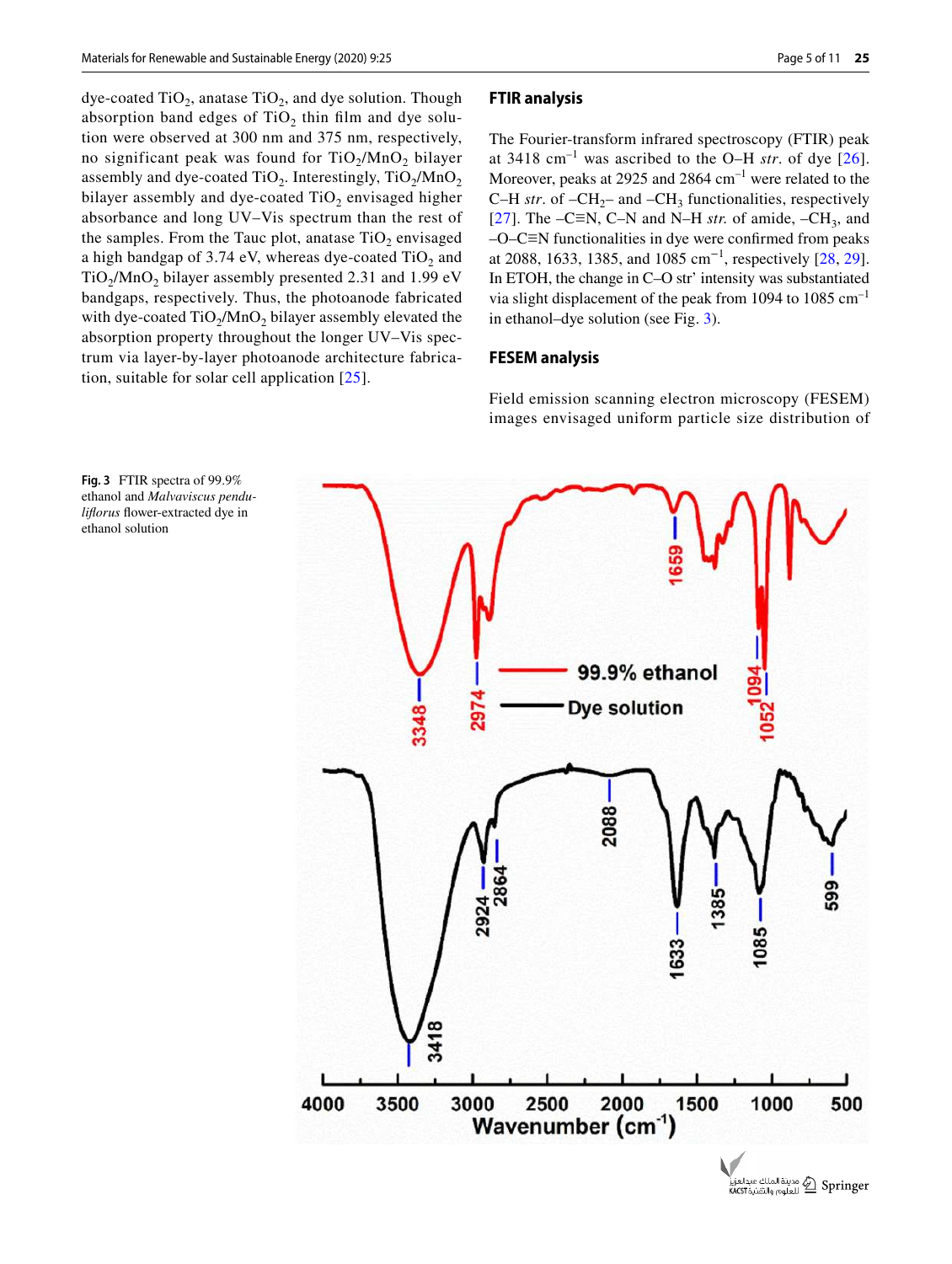TiO<sub>2</sub> within 20–40 nm and resembled a distributed porous nanostructure network. Ti $O_2/MnO_2$  bilayer nanostructure was more compact than  $TiO<sub>2</sub>$ . The surface morphology altered from the granular porous network of  $TiO<sub>2</sub>$  to a more compact and relatively larger grain size of  $MnO<sub>2</sub>$  in the  $TiO_2/MnO_2$  bilayer assembly. The incorporation of  $MnO<sub>2</sub>$  in a bilayer assembly significantly reduced the void fractions in the photoanode sample. The larger surface area of layer-by-layer architecture of  $\text{TiO}_2/\text{MnO}_2$  bilayer assembly compared to other photoanode counterparts resulted in higher dye loading capability in the nanostructure [[30](#page-10-9)]. The surface roughness and void fractions on the photoanode samples should substantially impact the electrical performances of the photoanode [[31\]](#page-10-10). In this regard, the nanomaterials' electrical performance is significantly influenced via surface morphology linked directly with the specific surface area interaction with electrolyte [[32](#page-10-11)] (see Fig. [4](#page-5-0)).

#### **Structural analysis**

The extent of orderliness, i.e., crystalline nature, and phase formation of the dye-adsorbed  $TiO_2/MnO_2$  bilayer photoanode and  $TiO<sub>2</sub>$  film were characterized by thin film XRD analysis (Fig. [5](#page-6-0)) in which the characteristic diffraction peaks recorded at  $2\theta = 25.78^{\circ}$ , 37.6°, 38.18°, 48.38°, 54.37°, 63.22°, and 69.21° corresponding to crystallographic planes (101), (103), (004), (200), (105), (204), and (541) of the anatase phase of  $TiO_2$ , respectively [[33](#page-10-12)]. The complexation among  $TiO<sub>2</sub>$  and  $MnO<sub>2</sub>$  was substantiated by the presence of  $MnTiO<sub>3</sub>$  in bilayer structure photo-anode [[34\]](#page-10-13), confirmed by the diffraction peaks of  $MnTiO<sub>3</sub>$ at  $2\theta = 31.64^{\circ}$ ,  $35.34^{\circ}$ ,  $51.8^{\circ}$ , and  $60.47^{\circ}$  for (104), (110), (116), and (124) crystallographic planes, respectively. Moreover, the peaks at  $2\theta = 28.35^{\circ}$ , 37.55°, 60.59°, and 65.86° for (310), (211),(521), and (002) planes confirmed the presence of  $\text{MnO}_2$  [\[35\]](#page-10-14). The additional characteristic peaks were correlated to the prevalent FTO and Ti [[36](#page-10-15)]. In the  $TiO_2/MnO_2$  bilayer assembly, a slight change in the



<span id="page-5-0"></span>**Fig. 4** FESEM images of **a** TiO<sub>2</sub> photoanode, **b** particle diameter and pore size in TiO<sub>2</sub> sample, **c** TiO<sub>2</sub>/MnO<sub>2</sub> bilayer photoanode, and **d** MnO<sub>2</sub> particle size

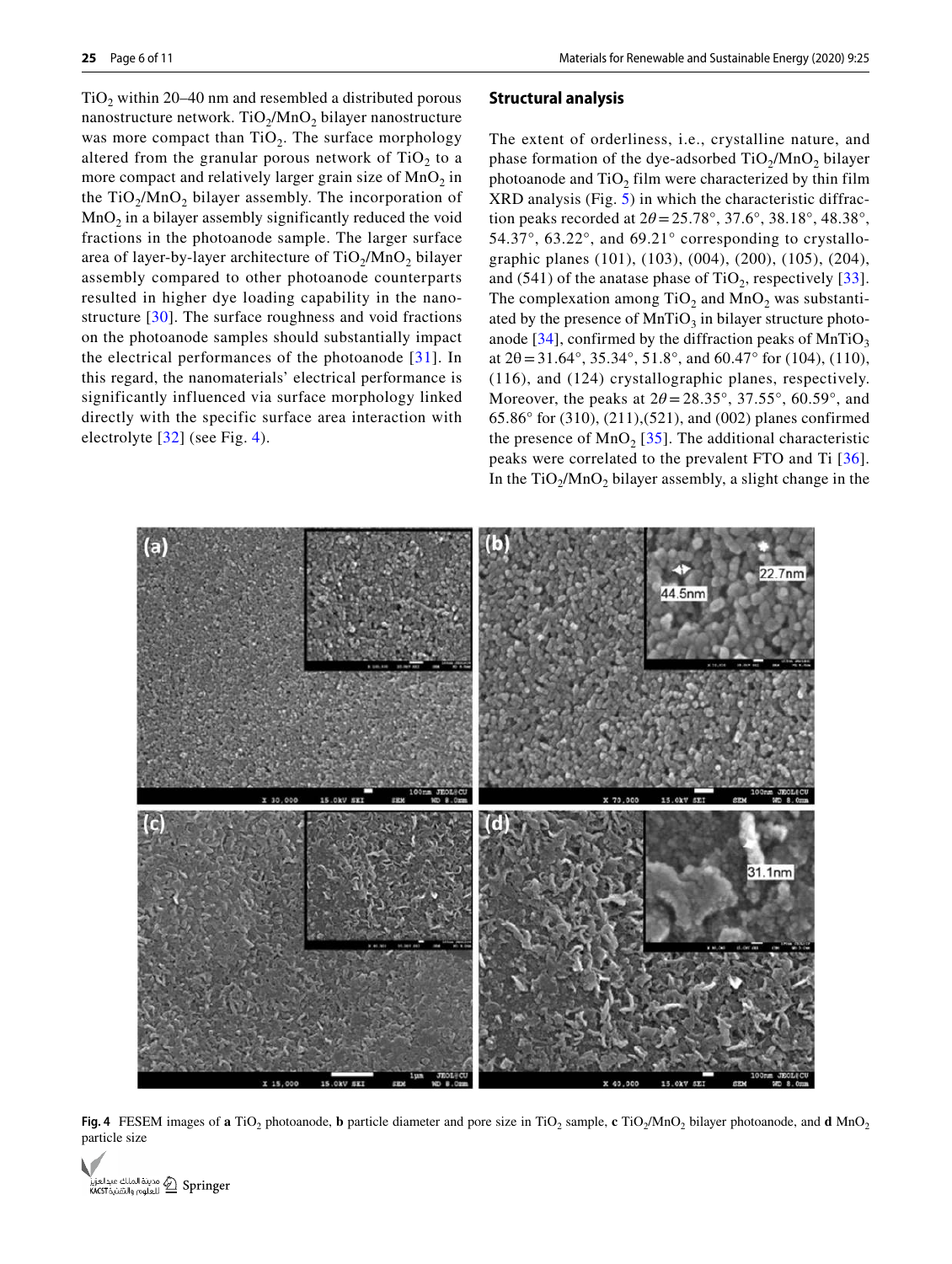<span id="page-6-0"></span>



main peak position of  $TiO<sub>2</sub>$  from 25.32° to 25.78° was ascribed to the change in  $TiO<sub>2</sub>$  crystal lattice due to the diffusion of  $Mn^{2+}$  ion in the TiO<sub>2</sub> crystal.

# **TG analysis**

Figure [6](#page-6-1) shows the differential thermal analysis (DTA), derivative thermogravimetry (DTG) and TG curves of the natural dye extracts of *Malvaviscus penduliflorus* flower. From the dye's TG curve (Fig. [6\)](#page-6-1), the weight losses within

![](_page_6_Figure_7.jpeg)

<span id="page-6-1"></span>**Fig. 6** TG analysis of *Malvaviscus penduliflorus* flower extract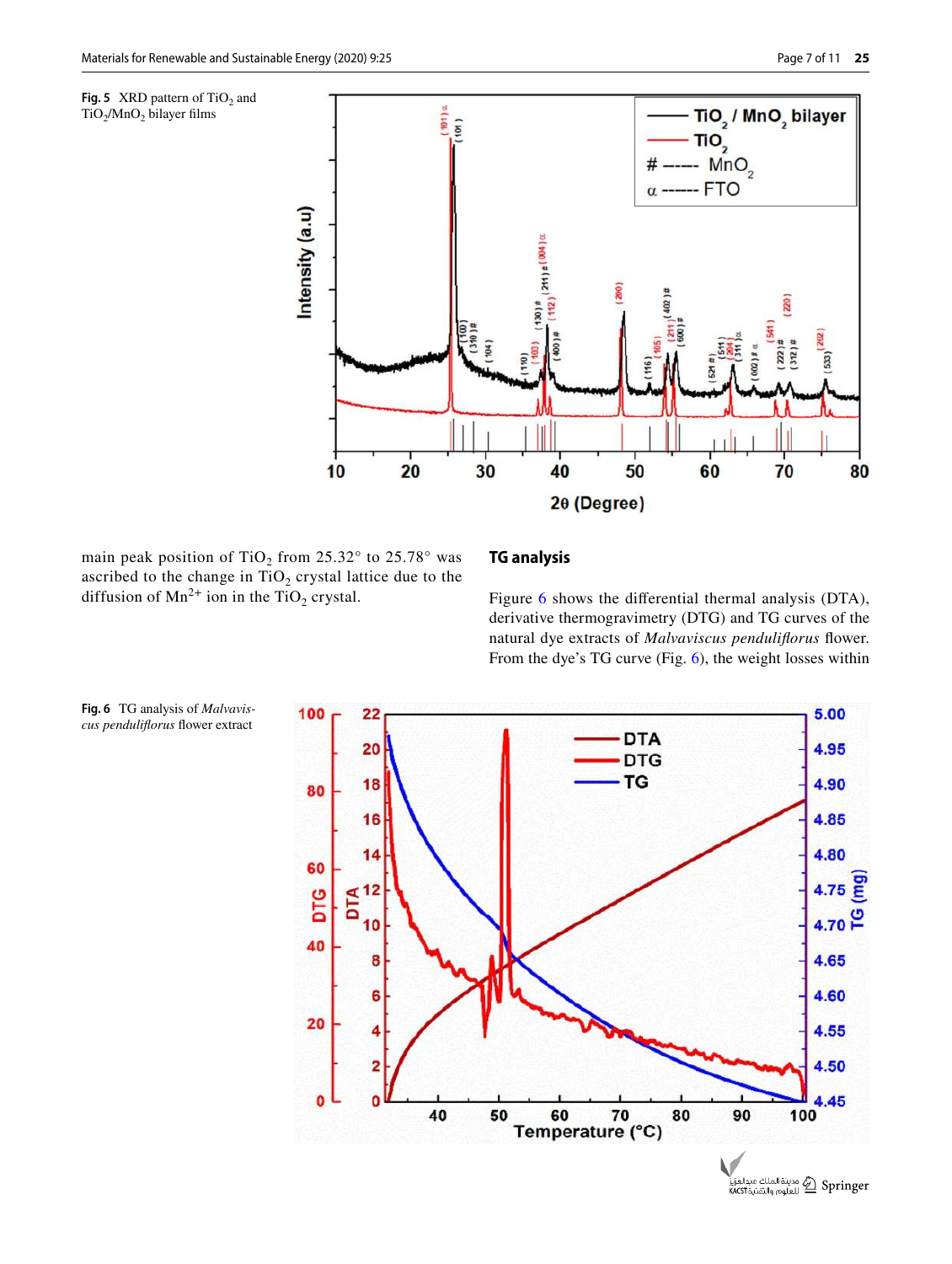50–100 °C corresponded to the loss of unbound water in the dye. Notably, the DTA curve was devoid of exothermic decomposition peak(s) or the endothermic dehydration peak(s) within 50–100  $^{\circ}$ C. Thus, this dye was suitable for DSSC solar cell application(s), confirming the dye's suitability in extreme climate conditions [[6\]](#page-9-5).

# **Photovoltaic study**

The photovoltaic characteristics of the natural dye-sensitized DSSCs were tested via current density–voltage (*J*–*V*) and power–voltage  $(P-V)$  measurements. TiO<sub>2</sub> and TiO<sub>2</sub>/MnO<sub>2</sub> bilayer-assembled DSSCs were tested under simulated AM 1.5G solar illumination having 100 mW  $cm^{-2}$  light intensity. The performance was measured using a Keithley source meter at 27 °C. The output result of photovoltaic performance and different parameters of DSSCs, i.e., open-circuit

voltage  $(V<sub>oc</sub>)$ , short circuit current density  $(J<sub>sc</sub>)$ , fill factor (FF), efficiency  $(\eta)$ , and maximum power output  $(P_{\text{max}})$ , are given in Table [1](#page-7-0). Because of the higher dye loading in  $TiO<sub>2</sub>/MnO<sub>2</sub>$  bilayer nanostructure, the dye-adsorbed  $TiO<sub>2</sub>/$  $MnO<sub>2</sub>$  bilayer assembly showed more conversion efficiency compared to that of  $TiO<sub>2</sub>$  in the photoanode (Fig. [7](#page-7-1)) [[37](#page-10-16)]. Indeed, the bilayer assembly imparted an additional surface area for a higher amount of dye loading [[38\]](#page-10-17). The decrease in open-circuit voltage  $(V_{oc})$  in the bilayer assembly could be attributed to the nanoparticles' elevated interfacial resistance. The Jsc improved significantly in the bilayer assembly due to increased spectral response with a longer wavelength. Interestingly, for both the photoanode samples, an increase in  $V_{\text{oc}}$  and a decrease in  $J_{\text{sc}}$  were noted in the back side illumination. The rise in  $V_{\text{oc}}$  was ascribed to the slow electron recombination, whereas the decrease in  $J_{\rm sc}$  was related to reducing light penetration intensity in the back

<span id="page-7-0"></span>**Table 1** Photovoltaic parameters of  $TiO_2$  and  $TiO_2/MnO_2$  bilayer DSSC cells (active area of cell was 1 cm<sup>2</sup>)

|                         | Materials for photoanode          | $V_{\infty}$ (V) | $J_{\rm sc}$ (mA cm <sup>-2</sup> ) | FF(%) | PCE(%) | $P_{\text{max}}$ (mW) |
|-------------------------|-----------------------------------|------------------|-------------------------------------|-------|--------|-----------------------|
| Front side illumination | Dye-adsorbed $TiO2$               | 0.24             | 2.50                                | 52.20 | 0.31   | 0.31                  |
|                         | Dye-adsorbed $TiO2/ MnO2 bilayer$ | 0.23             | 7.00                                | 54.70 | 0.88   | 0.88                  |
| Back side illumination  | Dye-adsorbed $TiO2$               | 0.40             | 2.00                                | 41.10 | 0.32   | 0.32                  |
|                         | Dye-adsorbed $TiO2/ MnO2 bilayer$ | 0.38             | 6.02                                | 40.30 | 0.92   | 0.92                  |

![](_page_7_Figure_8.jpeg)

<span id="page-7-1"></span>**Fig. 7** Current density–voltage  $(J-V)$  and power voltage  $(P-V)$  plots of TiO<sub>2</sub> and TiO<sub>2</sub>/MnO<sub>2</sub> bilayer solar cells

مدينة الملك عبدالعزيز Kacsī في Springer<br>Kacsī العلوم والتقنية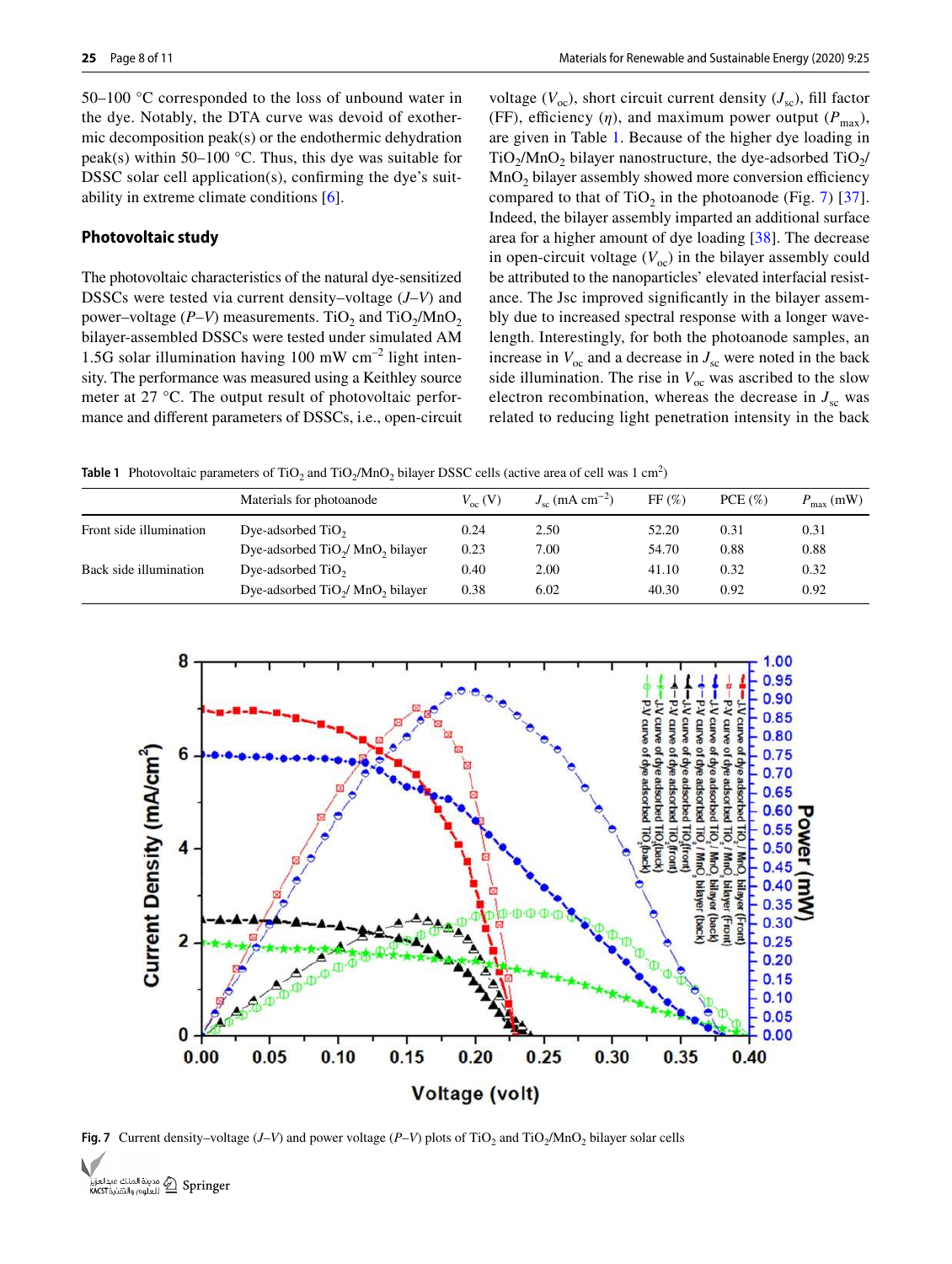side illumination direction [\[39\]](#page-10-18). Notably, both light scattering effects and light reabsorbing ability of dye molecule reduced in the back side illumination.

The recombination kinetics of dye-coated  $TiO<sub>2</sub>$  and  $TiO<sub>2</sub>$ MnO<sup>2</sup> bilayer-assembled DSSC devices were analyzed using open-circuit voltage decay (OCVD) studies. From the as-obtained OCVD curve (Fig. [8](#page-8-0)), the lifetime of  $V_{\text{oc}}$  prevailed in the region between steady state and dark equilibrium. Moreover, the devices' OCVD profiles presented a slow decay rate for dye-coated  $TiO_2/MnO_2$  bilayer devices compared to the device devoid of bilayer assembly, confirming a slow recombination rate in the bilayer structure of the device. Herein, the lifetime of the charge carrier is influenced by photoanode hierarchical architecture [[40\]](#page-10-19). Notably, the lifetime of the charge carrier and  $V_{\text{oc}}$  decay were correlated by the following reported equation [\[41\]](#page-10-20):

$$
\tau = \frac{k}{e} \left( \frac{\mathrm{d}V_{\mathrm{oc}}}{\mathrm{d}t} \right)^{-1},\tag{1}
$$

Here, *k*, *T*, and *e* represent Boltzmann constant, absolute temperature, and charge of electron, respectively. The bilayer structure photoanode envisaged a slower slope than the device without bilayer, supporting a slower recombination rate and longer lifetime of charge carrier (see Table [2](#page-8-1)).

# **Conclusions**

Natural dye extract from *Malvaviscus penduliflorus* flower has been used for the fabrication of low-cost and ecofriendly DSSCs. The dye molecule's adsorption in the  $TiO<sub>2</sub>$ matrix facilitates the charge transfer from the dye molecule to the TiO<sub>2</sub> conduction band, elevating the efficiency.  $MnO_2$ in the  $TiO_2/MnO_2$  bilayer structure reduces the bandgap, improving DSSC performance. The FTIR result indicates the interaction of dye molecule with alcohol. The change in intensity and shift of the peaks have revealed a chargetransfer complex between the dye molecule and alcohol. The hydroxyl anchored group's presence in the dye solution improves the light absorption coefficient in the visible

![](_page_8_Figure_8.jpeg)

|                         | Photoanode materials              | Lifetime/ $(\tau(s))$ |  |
|-------------------------|-----------------------------------|-----------------------|--|
| Front side illumination | Dye-adsorbed $TiO2$               | 0.289                 |  |
|                         | Dye-adsorbed $TiO2/ MnO2 bilayer$ | 0.344                 |  |
| Back side illumination  | Dye-adsorbed $TiO2$               | 0.320                 |  |
|                         | Dye-adsorbed $TiO2/ MnO2$ bilayer | 0.560                 |  |

الملك عبدالعزيز Cpringer<br>KACST العلوم والتقنية KACST

<span id="page-8-1"></span>**Table 2** Lifetime of the charge carrier in  $TiO_2$  and  $TiO_2/MnO_2$ bilayer DSSC cells

<span id="page-8-0"></span>![](_page_8_Figure_11.jpeg)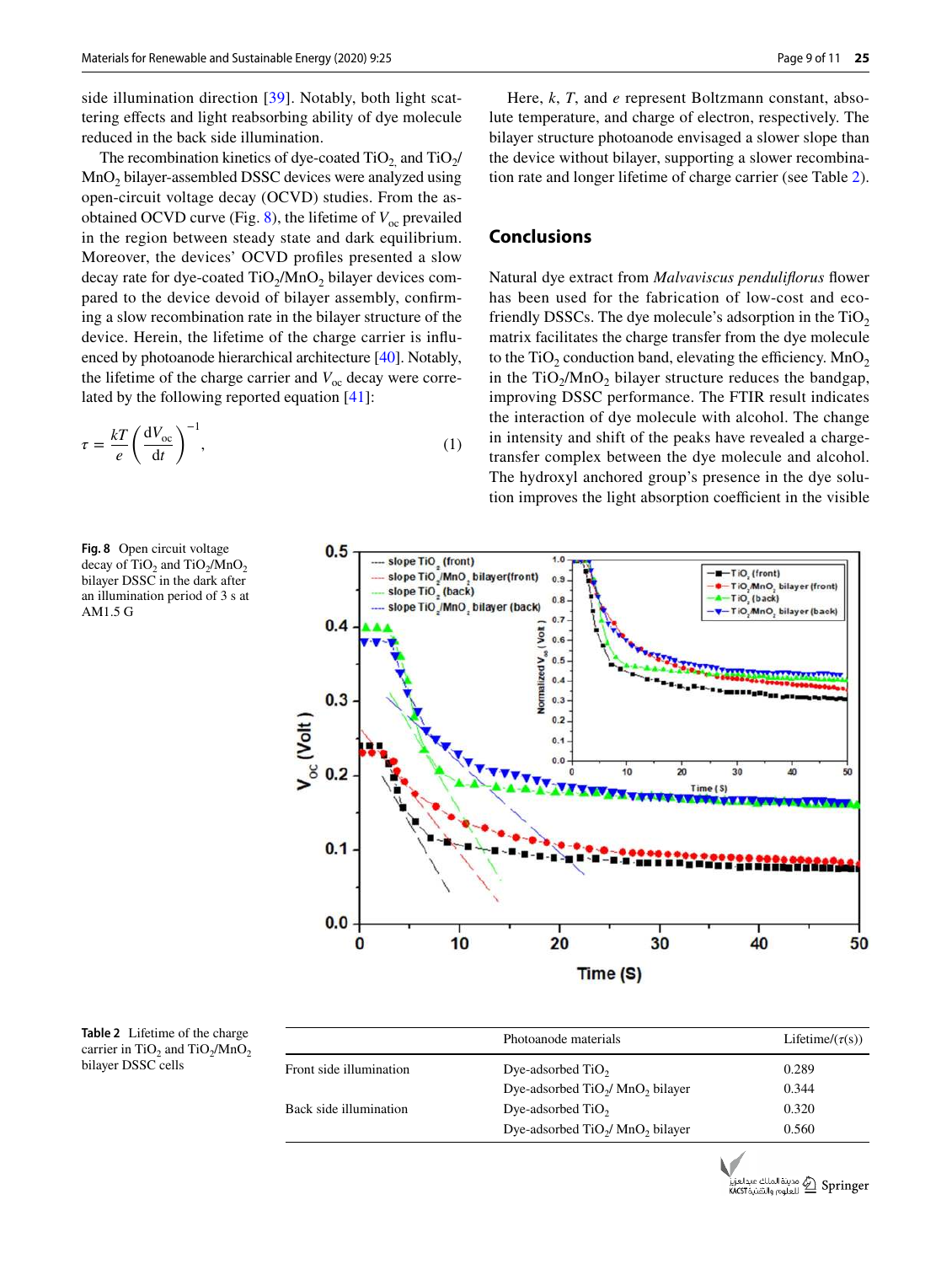spectrum. FESEM images of bilayer structure photoanode comprise the maximum surface coverage with the minimum agglomeration and void portion. Incorporating the  $MnO<sub>2</sub>$ layer works as an interface between the  $TiO<sub>2</sub>$  and electrolyte layer, which improves the surface passivation and electron transport. The deposition of the  $MnO<sub>2</sub>$  layer on the TiO<sub>2</sub> photoanode has no significant impact on the phase change of the TiO<sub>2</sub> material. Thus, the interaction between  $TiO<sub>2</sub>$  and  $MnO<sub>2</sub>$  layer has effects only on the surroundings optoelectronic change. It was evident that the minor shift of the main  $TiO<sub>2</sub>$  peak position at a higher diffraction angle can be attributed to incorporating  $Mn^{2+}$  ion into the TiO<sub>2</sub> lattice. TG analysis confirmed the thermostability of dye up to 100 °C. Combining an electron transport layer like  $MnO_2$  on TiO<sub>2</sub> material significantly improves the optoelectronic property of the photoanode. It is also concluded that incorporating an electron transport layer like  $MnO_2$  on TiO<sub>2</sub> material significantly improves the optoelectronic property of the photoanode due to a combination of several factors including the increase of dye absorption. The significant improvement of quality charge extraction increases the diffusional length of charge carriers and reduces surface recombination enhanced the performance of the DSSC.

**Acknowledgements** This work was supported by Science and Engineering Research Board (SERB) grants funded by Department of Science and Technology (DST) Central, Government of India through Teachers Associateship for Research Excellence (TAR/2018/000195) [S. Roy]. The authors would like to acknowledge Dr. Achintya Singha, Associate Professor, Department of Physics Main Campus Bose Institute Kolkata for his valuable comments and ideas which helped to improve the manuscript.

#### **Compliance with ethical standards**

**Conflicts of interest** There are no conflicts to declare.

**Open Access** This article is licensed under a Creative Commons Attribution 4.0 International License, which permits use, sharing, adaptation, distribution and reproduction in any medium or format, as long as you give appropriate credit to the original author(s) and the source, provide a link to the Creative Commons licence, and indicate if changes were made. The images or other third party material in this article are included in the article's Creative Commons licence, unless indicated otherwise in a credit line to the material. If material is not included in the article's Creative Commons licence and your intended use is not permitted by statutory regulation or exceeds the permitted use, you will need to obtain permission directly from the copyright holder. To view a copy of this licence, visit http://creativecommons.org/licenses/by/4.0/.

# **References**

<span id="page-9-0"></span> 1. Caspeta, L., Buijs, N.A., Nielsen, J.: The role of biofuels in the future energy supply. Energy Environ. Sci. **6**, 4 (2013)

- <span id="page-9-1"></span> 2. Dey, A., Dhar, A., Roy, S., Das, B.C.: Combined organic-perovskite solar cell fabrication as conventional energy substitute. Mater. Today Proc. **4**, 14 (2017)
- <span id="page-9-2"></span> 3. Calogero, G., Bartolotta, A., Di Marco, G., Di Carlo, A., Bonaccorso, F.: Vegetable-based dye-sensitized solar cells. Chem. Soc. Rev. **44**, 10 (2015)
- <span id="page-9-3"></span> 4. Gu, S., Bi, E., Fu, B., Dodbiba, G., Fujita, T., Wilkinson, D.P., Wei, Y., Fang, B.: A circulating electrolyte for a high performance carbon-based dye-sensitized solar cell. Chem. Commun. **53**, 40 (2017) (**(Chem. Commun., 2017,53, 5561-5564)**)
- <span id="page-9-4"></span> 5. Roy, S., Han, G.S., Shin, H., Lee, J.W., Mun, J., Shin, H., Jung, H.S.: Low temperature synthesis of rutile  $TiO<sub>2</sub>$  Nanocrystals and their photovoltaic and photocatalytic properties. J. Nanosci. Nanotechnol. **15**, 6 (2015)
- <span id="page-9-5"></span> 6. Fakharuddin, A., Jose, R., Brown, T.M., Fabregat-Santiago, F., Bisquert, J.: A perspective on the production of dye-sensitized solar modules. Energy Environ. Sci **7**, 12 (2014)
- <span id="page-9-6"></span> 7. Calogero, G., Di Marco, G., Caramori, S., Cazzanti, S., Argazzi, R., Bignozzi, C.A.: Natural dye senstizers for photoelectrochemical cells. Energy Environ. Sci. **2**, 11 (2009)
- <span id="page-9-7"></span> 8. Bella, F., Gerbaldi, C., Barolo, C., Grätzel, M.: Aqueous dyesensitized solar cells. Chem. Soc. Rev. **44**, 11 (2015)
- <span id="page-9-8"></span> 9. Benesperi, I., Michaels, H., Freitag, M.: The researcher's guide to solid-state dye-sensitized solar cells. J. Mater. Chem. C **6**, 44 (2018)
- <span id="page-9-9"></span> 10. Khoo, H.E., Azlan, A., Tang, S.T., Lim, S.M.: Anthocyanidins and anthocyanins: colored pigments as food, pharmaceutical ingredients, and the potential health benefits. Food Nutr. Res. **61**, 1 (2017)
- 11. Harborne, J.B., Williams, C.A.: Anthocyanins and other flavonoids (January 1998 to December 2000). Nat. Prod. Rep. **18**, 3 (2001)
- <span id="page-9-10"></span> 12. Trouillas, P., Sancho-García, J.C., De Freitas, V., Gierschner, J., Otyepka, M., Dangles, O.: Stabilizing and modulating color by copigmentation: Insights from theory and experiment. Chem. Rev. **116**, 9 (2016)
- <span id="page-9-11"></span> 13. Mak, Y.W., Chuah, L.O., Ahmad, R., Bhat, R.: Antioxidant and antibacterial activities of hibiscus (*Hibiscus Rosa-sinensis* L.) and cassia (*Senna bicapsularis* L.) flower extracts. J. King Saud Univ. Sci. **25**, 4 (2013)
- <span id="page-9-12"></span> 14. Zhang, J., Celli, G.B., Brooks, M.S.: Chapter 1. Natural sources of anthocyanins. Food Chem. Funct. Anal. **1**, 33 (2019)
- <span id="page-9-13"></span> 15. Tractz, G., Viomar, A., Dias, B., De Lima, C., Banczek, E., Da Cunha, M., Antunes, S., Rodrigues, P.: Recombination study of dye sensitized solar cells with natural extracts. J. Braz. Chem. Soc. **30**, 371–378 (2018)
- 16. Moyez, S.A., Roy, S.: Dual-step thermal engineering technique : A new approach for fabrication of e ffi cient CH3NH3PbI3 -based perovskite solar cell in open air condition. Sol. Energy Mater. Sol. Cells. **185**, 145 (2018)
- <span id="page-9-14"></span> 17. Soto-Robles, C., Luque, P., Gómez-Gutiérrez, C., Nava, O., Vilchis-Nestor, A., Lugo-Medina, E., Ranjithkumar, R., Castro-Beltrán, A.: Study on the effect of the concentration of *Hibiscus sabdariffa* extract on the green synthesis of ZnO nanoparticles. Results in Physics **15**, 102807 (2019)
- <span id="page-9-15"></span> 18. Gottsberger, G.: Colour change of petals in *Malvaviscus arboreus* flowers. Acta Botan. Neerl. **20**, 4 (1971)
- <span id="page-9-16"></span> 19. Shah, M.F., Mirloup, A., Chowdhury, T.H., Sutter, A., Hanbazazah, A.S., Ahmed, A., Lee, J., Abdel-Shakour, M., Leclerc, N., Kaneko, R., Islam, A.: Cross-conjugated BODIPY pigment for highly efficient dye sensitized solar cells. Sustain. Energy Fuels **4**, 4 (2020)
- <span id="page-9-17"></span> 20. Dessì, A., Calamante, M., Sinicropi, A., Parisi, M.L., Vesce, L., Mariani, P., Taheri, B., Ciocca, M., Di Carlo, A., Zani, L., Mordini, A., Reginato, G.: Thiazolo[5,4-d]thiazole-based organic sensitizers with improved spectral properties for application in

![](_page_9_Picture_28.jpeg)